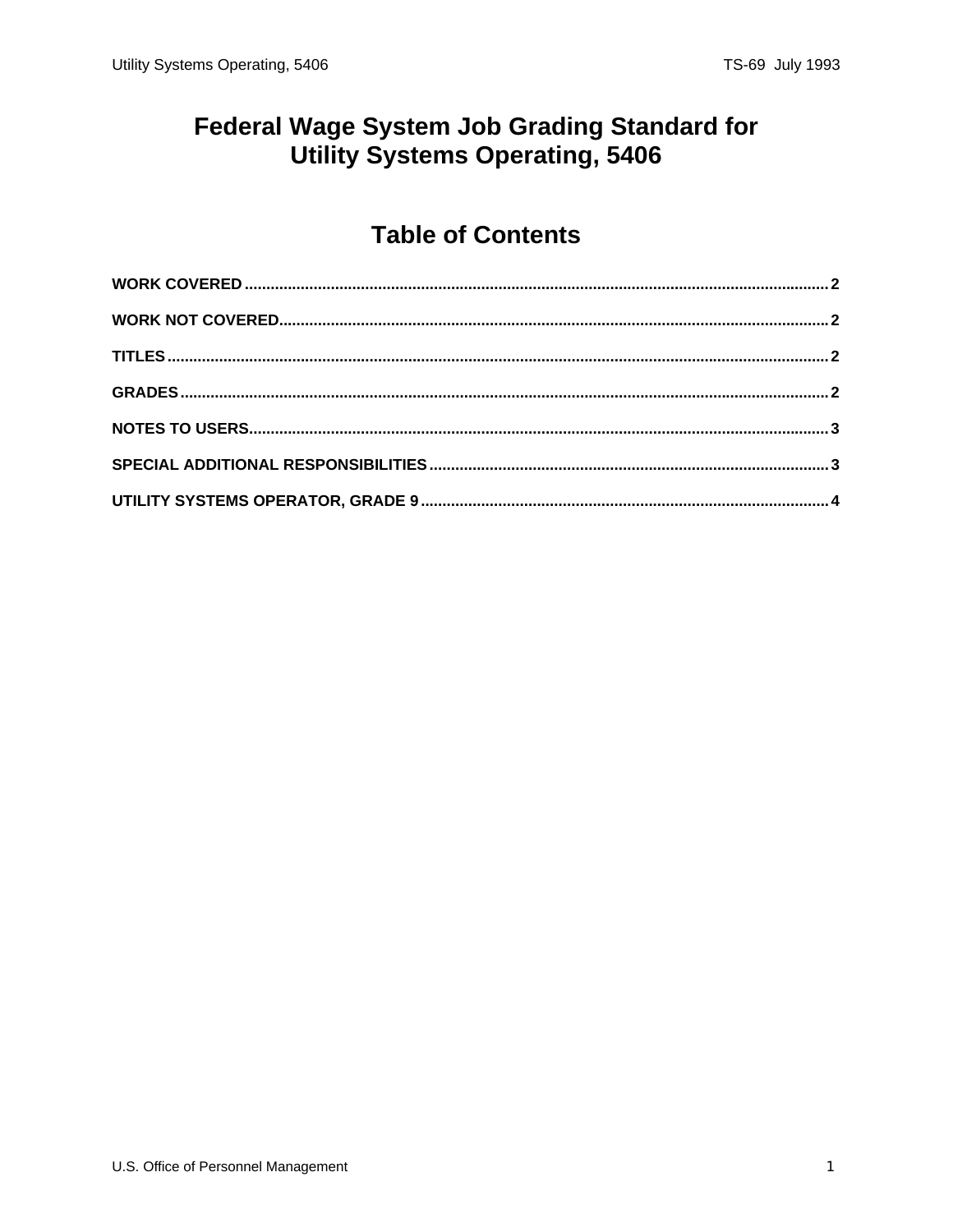### **WORK COVERED**

<span id="page-1-0"></span>This standard covers nonsupervisory work concerned primarily with operating two or more utility systems such as boiler plants, air conditioning, wastewater treatment, water treatment, and natural gas distribution systems for large buildings or small complexes, on a continuing basis. Operators must be familiar with and have the abilities to adjust and regulate a variety of automatic or manually controlled auxiliary equipment to insure maximum operating efficiency of the systems. This standard covers those jobs that entail operation of two or more utility systems, evaluated at the same grade level, when no single skill or knowledge of a single utility is predominant for recruitment, promotion, reduction-in-force, paysetting, and other personnel processes.

# **WORK NOT COVERED**

This standard does not cover work that primarily involves:

- Operation of a single type of utility system such as heating, air conditioning, wastewater treatment, or water treatment. (See other series in the [5400 Industrial Equipment Operation](/fedclass/gshbkocc.pdf)  [Family.](/fedclass/gshbkocc.pdf))
- Operation and repair of one or more utility systems. (See Job Grading Standard for Utility [Systems Operating-Repairing, 4742](/fedclass/fws4742.pdf).)

### **TITLES**

Jobs covered by this standard are titled *Utility Systems Operator*.

### **GRADES**

This standard does not limit grades to those illustrated. Some jobs may differ substantially from the levels of skill, knowledge, and other work requirements of the grades illustrated in this standard. Such jobs may be graded at either higher or lower levels, applying the mixed job policy.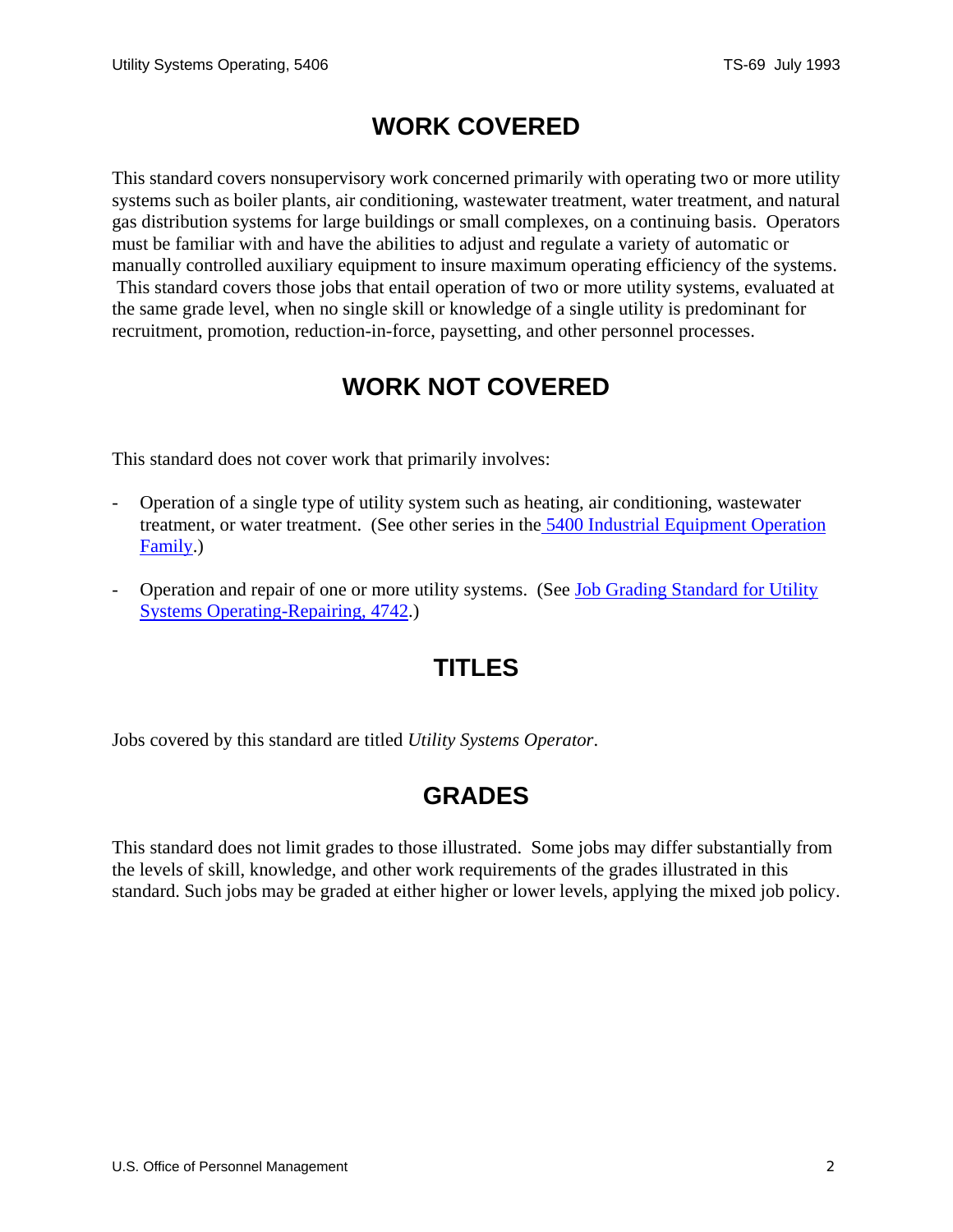# **NOTES TO USERS**

<span id="page-2-0"></span>This standard covers jobs that, because of the requirements of the facility or the seasonal nature of the work, combine two or more trade practices (i.e., operating two or more utility systems). Two main elements are constant, regardless of the possible occupational combinations:

- 1. The work requires more than one trade practice, and
- 2. The highest grade level of work is performed in at least two of the trades involved. Jobs that meet these two criteria and the definition in the WORK COVERAGE paragraph are considered to be in this occupation. The grading chart in the standard is intended to show how jobs in this occupation are graded. Other grade levels may be appropriate as the work examples illustrated are not intended to show typical combinations of work. Rather, they are presented to clearly demonstrate:
	- 1. The technique to be used in grading jobs in this occupation, and
	- 2. The technique to be used in grading other jobs in utility operations that do not meet the criteria.

If the highest level of work (without credit for shift responsibility) represents a single occupation, the job should be titled, coded, and graded according to the job grading standard for the single occupation that represents the highest skill and qualification requirements of the predominant line of work.

### **SPECIAL ADDITIONAL RESPONSIBILITIES**

This section provides guidance for determining the grade level of certain utility systems operating situations. The Utility Systems Operator standard describes normal operation. However, employees in certain operations work under special circumstances. When positions clearly meet the criteria described below, one additional grade may be credited to utility systems operator positions at the full performance level whether they work alone or with a small group of utility systems operating employees. It is the intent of this provision that only one operator on each shift be credited with an additional grade for shift-level responsibility.

Additional grade credit will be added only to utility systems operators at the full performance level who are assigned shift responsibility on a regular and recurring basis. Credit will not be given to operators who regularly work when a shift supervisor is present or at a nearby facility.

Most plants run on a 7-day, 3-shift plan. Operators may be assigned to a specific shift or alternate working on all three shifts, including weekends. On second and third shifts and on weekends, one operator is typically designated as the "operator in charge" of the complete plant, including ancillary and standalone facilities which may be geographically dispersed, and he or she is responsible for following instructions which are typically supplied in writing from a supervisor or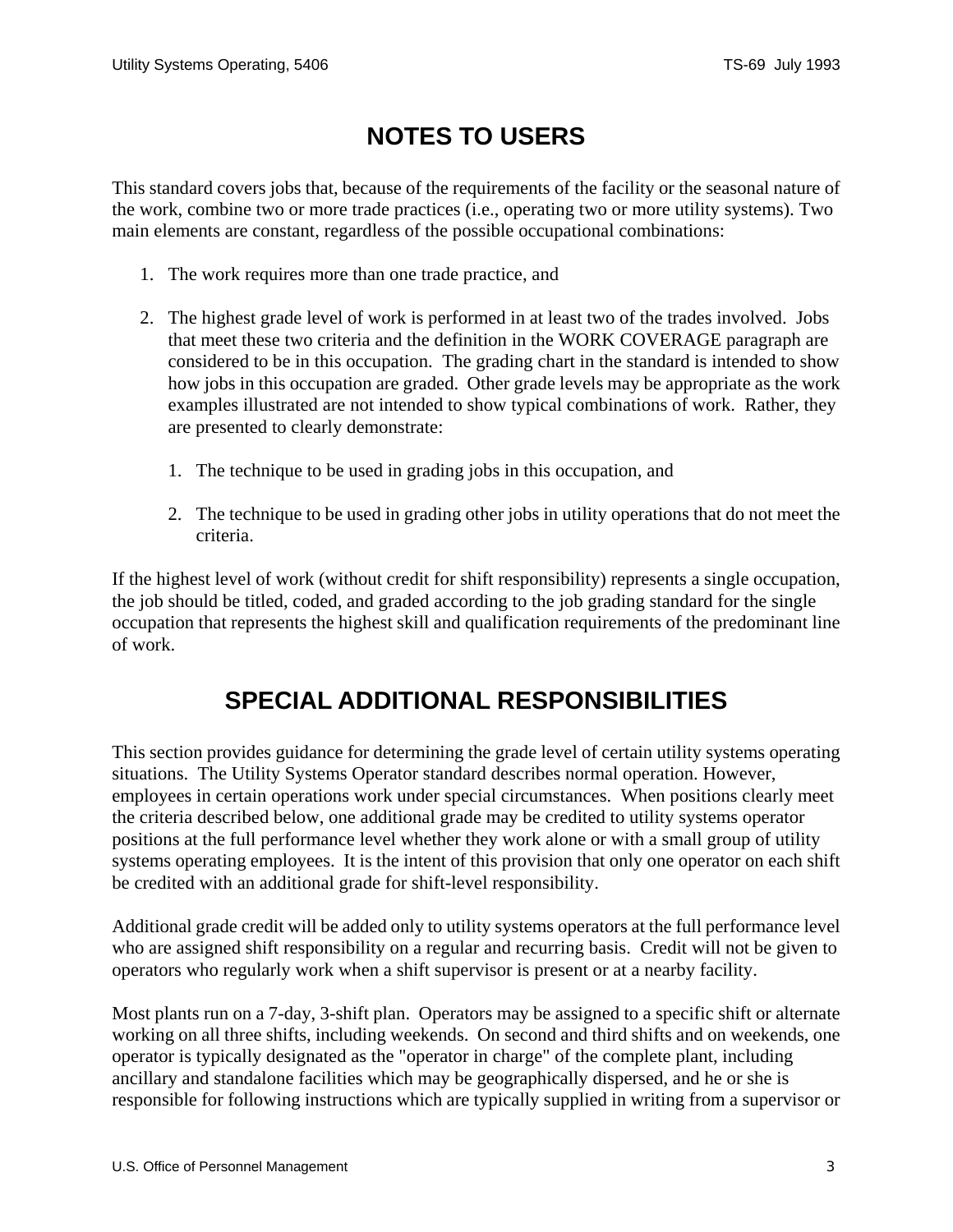<span id="page-3-0"></span>by the "operator in charge" on the previous shift. The "operator in charge" typically performs duties which are more responsible and require a slightly higher level of skill and knowledge than full performance level operators who are on duty where a supervisor is available to provide specific guidance and assistance.

The "operator in charge" must have a thorough knowledge of the entire utility systems and the user requirements in order to locate problems and initiate immediate corrective action to maintain adequate power distribution. He or she, in the absence of written contingency procedures, must have the responsibility to decide whether to shut down the operation or attempt to bypass the trouble until corrective action has been completed if the equipment still in operation can handle the load. Typically, the "operator in charge" has responsibility to determine what work must be done and has the authority to approve overtime or to call in necessary maintenance personnel. The operator is responsible for relaying instructions to the next shift operator including problems encountered and action taken. While these and other similar situations do not describe supervisory responsibilities, they represent situations which indicate that individuals designated as "operator in charge" have more responsibility and a higher level of skill and knowledge than operators who have a supervisor who is available for technical advice and guidance.

### **UTILITY SYSTEMS OPERATOR, GRADE 9**

*General*: Grade 9 utility systems operators use manual and automatic controls to operate two or more utility systems on a continuing basis. The work consists of starting, regulating, and stopping the equipment and performing routine operator maintenance. The operators regularly make rounds of the areas where the machinery and equipment are located, reading gauges and meters, making needed adjustments, taking and recording readings, and performing other related duties such as conducting chemical tests, and adding chemicals, lubricants, and water. Grade 9 operators perform operator maintenance and minor repairs. The complexity of the systems operated and the level of difficulty and responsibility are equivalent to those described in job grading standards for the kinds and levels of work shown in the following examples. (Examples of similar jobs that are assigned to other occupations are also shown.)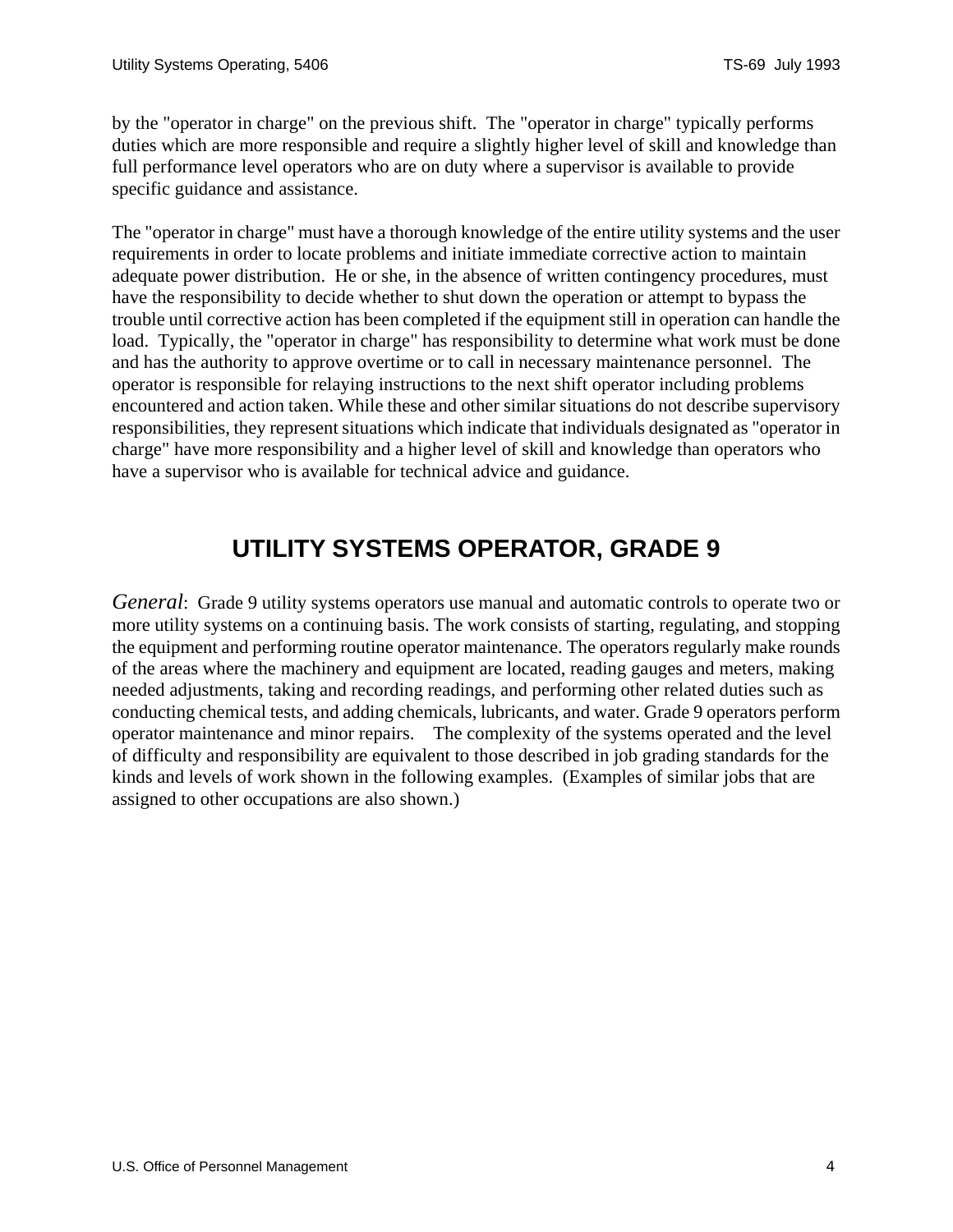| <b>Mixed Work Examples</b>                                                                                                                             |                            | Title, Code, and Grade             |                 |
|--------------------------------------------------------------------------------------------------------------------------------------------------------|----------------------------|------------------------------------|-----------------|
| <b>Air Conditioning</b><br><b>Equipment Operator</b><br><b>Boiler Plant Operator</b>                                                                   | 5415-9<br>5402-9           | <b>Utility Systems</b><br>Operator | 5406-9          |
| <b>Wastewater Treatment</b><br><b>Plant Operator</b><br><b>Water Treatment Plant</b><br>Operator<br><b>Boiler Plant Worker</b>                         | 5408-9<br>5409-9<br>5402-8 | <b>Utility Systems</b><br>Operator | 5406-9          |
| <b>Air Conditioning</b><br><b>Equipment Operator</b><br><b>Boiler Plant Operator</b><br>(Includes additional grade)<br>for shift level responsibility) | 5415-9<br>5402-10          | <b>Utility Systems</b><br>Operator | $5406 - 10^{2}$ |

I. These examples MEET the criteria for inclusion in this standard:

<sup>1</sup>. The Boiler Plant Operator job grading standard (TS-60, March 1991) does not contain a grade 9 level. However, according to the [GRADE LEVELS](#page-1-0) section contained in that standard, a grade 9 level can exist.

<sup>2.</sup> Utility Systems Operator grade level shown reflects shift level responsibility added to the base level. If grade 10 level has been assigned because of shift level responsibility, yet job analysis indicates grade 9 level work, the job should be titled, coded, and graded to the 5406 series as shown. Using this standard (5406), *shift level responsibility* credit is added to final computed grade.